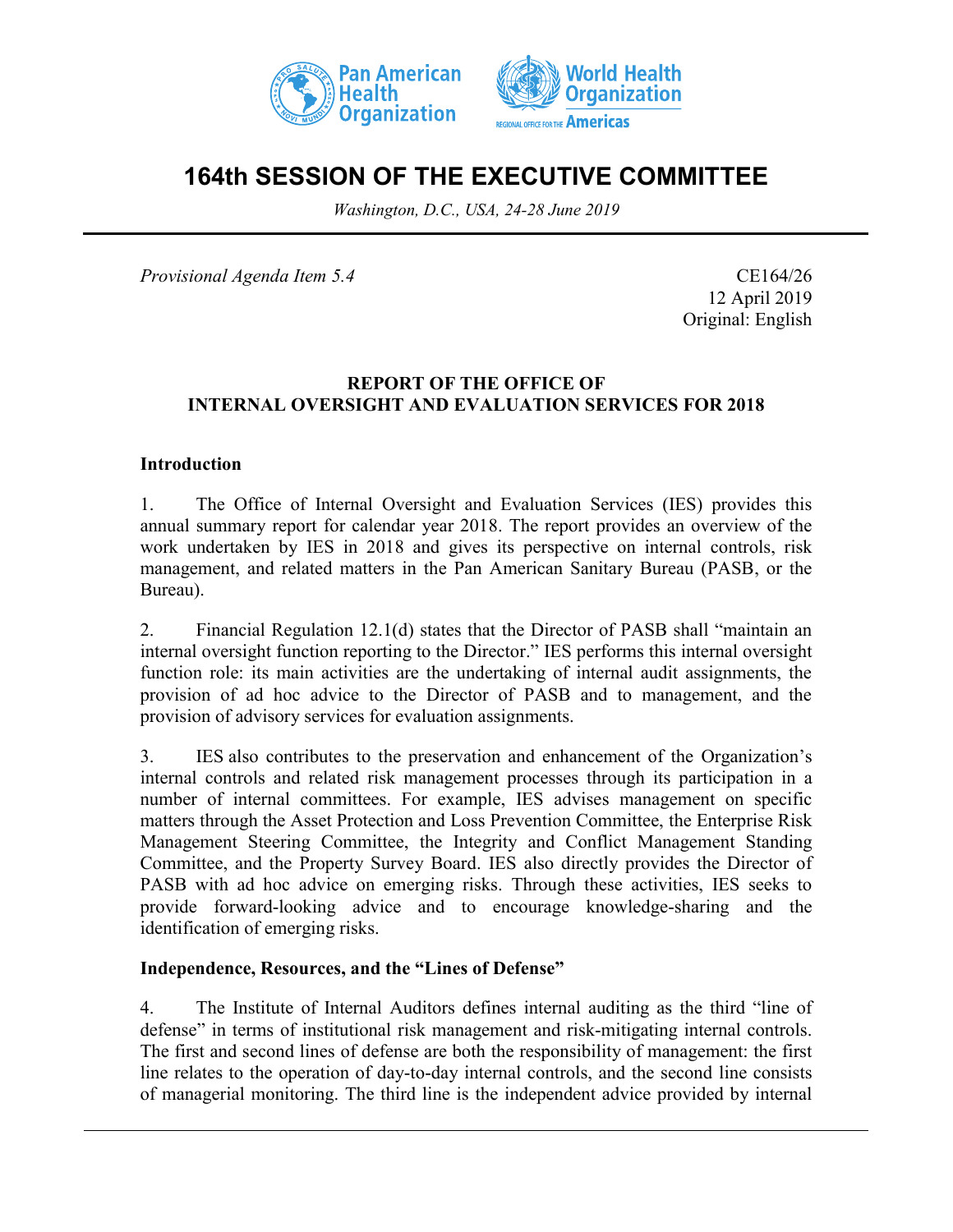audit. To describe it another way, the first line refers to managerial functions that own risks; the second to managerial activities that oversee risks; and the third to the independent function that reviews and advises on risk. A prominent theme in IES's internal audits in 2018 was assessment of the effectiveness of managerial "second line of defense" compliance activities (see paragraphs 18 and 29 below).

5. The "three lines of defense" model clearly indicates the separation of managerial responsibilities from internal auditing. PASB management is responsible for designing and maintaining effective risk management and internal controls, while IES provides assurance and opinions on their adequacy and effectiveness. IES's internal audit work is therefore independent from the activities it reviews and, as a consequence, it is purely advisory in nature. IES refrains from decision-making in relation to PASB management in order to avoid conflicts of interest with its advisory role and thereby to safeguard its independence. IES's audits and advisory services do not in any way relieve or replace the Bureau's responsibilities in the discharge of its operational and management functions.

6. IES's reporting line to the Director of PASB and the sharing of its findings with the Executive Committee are important mechanisms to ensure that the Office's activities are carried out free from managerial interference in planning and performing its work and reporting on the results. To ensure IES's operational independence, the Auditor General has managerial responsibility and control over the human and financial resources of IES, which are administered in accordance with the Organization's rules and regulations. In 2018, IES's personnel resources consisted of five professional and two general service positions. The professional posts included one post specifically for internal audits of the *Mais Médicos* project in Brazil. IES incurred expenditure in areas like travel and operating supplies.

7. In the performance of its duties in 2018, IES confirms that it did not encounter any interference with its independence, nor did it meet any obstacles in terms of the scope of its work and its access to records and information. In addition, IES's personnel and other resources were sufficient to implement its 2018 work plan; no aspects of its planned work were either curtailed or deferred for reasons of resource constraints. However, IES experienced significant interruptions to its work in late 2018 owing to deteriorating office conditions in the PASB's Virginia Avenue building: in particular, erratic temperature fluctuations forced the temporary abandonment of IES office space on several occasions. As a consequence of these disruptions, the issuance of some internal audit reports was delayed. A temporary fix has been arranged, with the Auditor General and his personal assistant currently relocated away from the IES team. IES is in discussion with the Organization's administration to achieve a permanent solution that would reunite the IES team in office conditions that are fit for purpose.

8. To guide the internal audit work and to assist in maintaining the independent character of its activities, IES follows the International Professional Practices Framework of the Institute of Internal Auditors (IIA). To ensure maintenance of the highest professional standards for internal auditing, the Institute of Internal Auditors requires an external quality assessment every five years of the extent to which an internal audit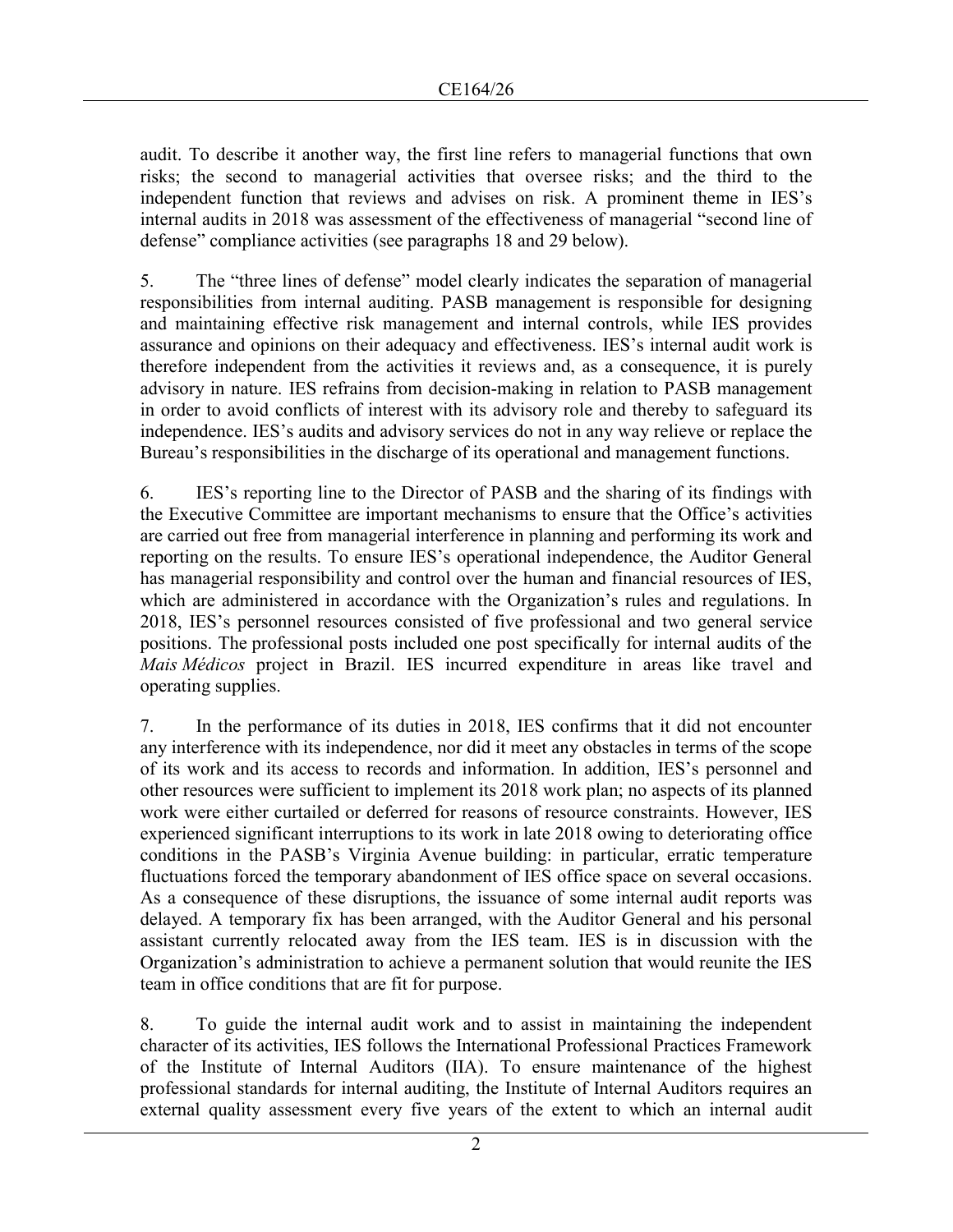function conforms to its professional standards. There is a scale of three ratings: "generally conforms," "partially conforms," and "does not conform." IES underwent an external validation in 2017. The opinion of the Institute of Internal Auditors in 2017 was that IES "partially conformed" with its standards. What prevented IES from achieving a "generally conforming" rating was the need to update the internal audit charter and to embed it in the Organization's Financial Rules. In 2018, the internal audit charter was revised and the Executive Committee approved the inclusion of a reference to the charter in the Financial Rules at its 162nd Session. With these changes, IES was able to attain the highest possible rating of "generally conforming" to the Institute's professional standards.

### **Development and Implementation of the Internal Audit Work Plan**

9. In consultation with the Director of PASB, the Auditor General has established a risk-based internal audit work plan that seeks to balance a level of annual auditing activity that is appropriate to the size and complexity of PASB with a correspondingly appropriate level of resources. The plan also includes a cyclical element of rotational visits to smaller country offices to ensure that they are all captured in the work plan. The Director of PASB has approved the internal audit work plan and all the amendments thereto. The work plan is intentionally flexible so that it can respond to emerging risks.

10. IES establishes precise objectives for individual internal audit assignments based on an assessment of the relevant risks. For each assignment, IES prepares a report addressed to the Director of PASB with copies to appropriate personnel in the Bureau. The reports contain recommendations to assist management in addressing risks and maintaining or enhancing internal controls.

11. In 2018, IES adopted a more succinct internal audit reporting format in line with current practices in most international organizations. The new format includes a refinement of the ratings of individual audit assignments. The previous three-tier ratings of "satisfactory," "partially satisfactory," and "unsatisfactory" tended to yield a wide range of findings under the single heading of "partially satisfactory." In the new format, the bracket of "partially satisfactory" has been separated into two tiers, for a total of four. The new ratings are summarized below:

- a) **Satisfactory:** Risk management practices and internal controls were found to be adequately established and functioning well. Issues identified by the audit, if any, were unlikely to affect achievement of the objectives of the audited entity/area.
- b) **Partially satisfactory with some improvement needed:** Risk management practices and internal controls were found to be generally established and functioning but needed some improvement. Issues identified by the audit did not significantly affect achievement of the objectives of the audited entity/area.
- c) **Partially satisfactory with major improvement needed:** Risk management practices and internal controls were found to be established and functioning but needed major improvement. Issues identified by the audit could significantly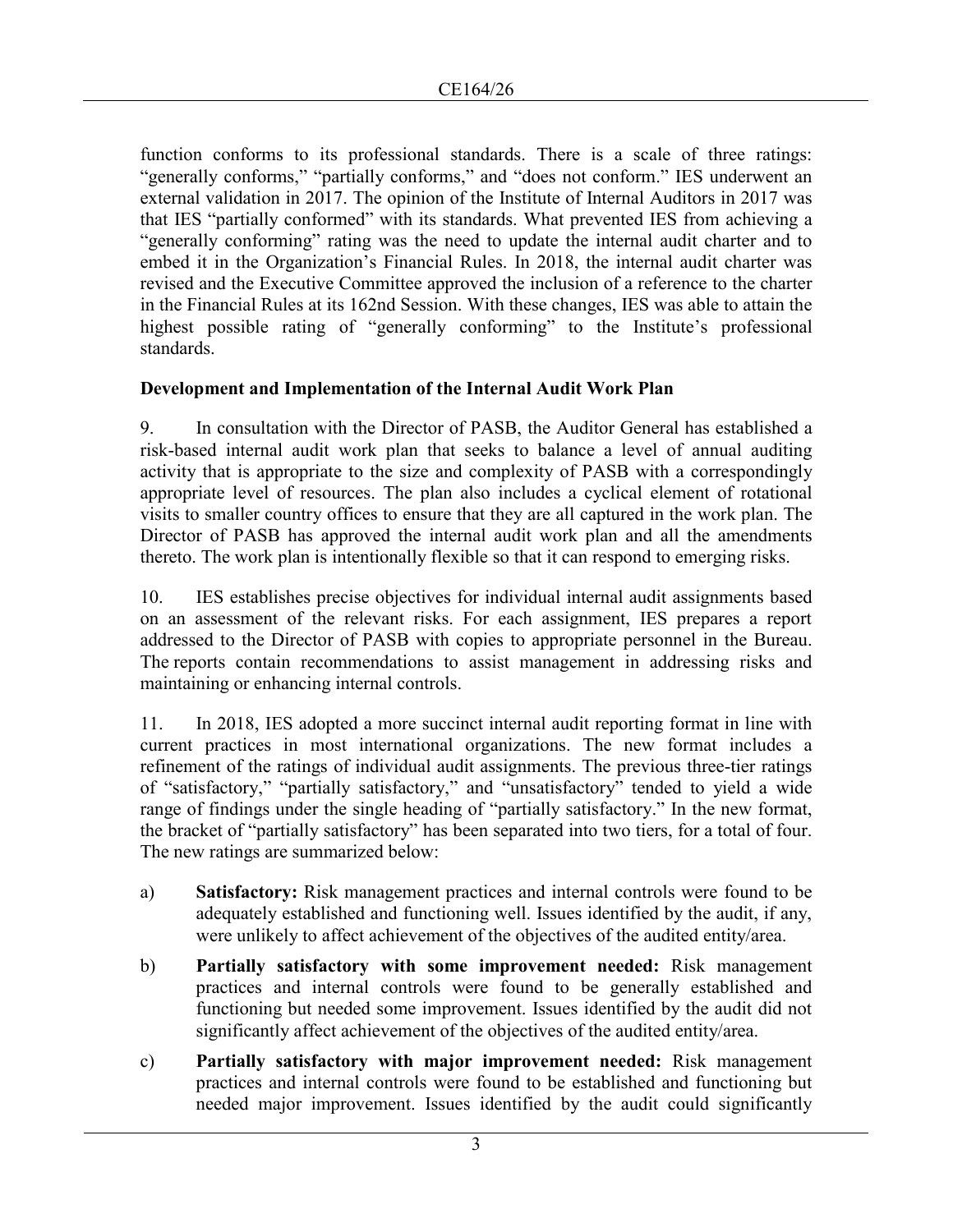affect achievement of the objectives of the audited entity/area.

d) **Unsatisfactory:** Risk management practices and internal controls were found to be either not adequately established or not functioning well. Issues identified by the audit could seriously compromise the achievement of the objectives of the audited entity/area.

12. In 2018, IES undertook 11 internal audit assignments covering a diversity of operations and activities. Three audits had a thematic focus; five were focused on individual PAHO/WHO Representative (PWR) Offices; and three covered the *Mais Médicos* project. Annex A lists the internal audits undertaken in 2018 along with their ratings using the categories set out above. Important findings and recommendations from the individual assignments are discussed in paragraphs 16 to 31 below.

13. PASB management has continued to develop an enterprise risk management (ERM) process to identify risks to the achievement of PAHO objectives and related risk mitigation mechanisms, including internal controls. In 2018, for the first time, IES was able to use the enterprise risk management register and the listings of main institutional risks as the primary source of information to guide the planning of its work (alongside IES's own assessments of risk). This new step reflected the increasing maturity of the enterprise risk management process.

# **IES Coordination with Other Sources of Assurance**

14. IES has continued to cooperate with other sources of audit and assurance. In 2018, it coordinated its activities with PAHO's outgoing external auditors (the Spanish Court of Audit) and its incoming external auditors (National Audit Office of the Government of the United Kingdom of Great Britain and Northern Ireland). IES copies all its internal audit reports to the Geneva-based WHO Office of Internal Oversight Services (IOS). This coordination maximizes the efficiency and effectiveness of all sources of audit in PASB and helps to avoid both duplication and gaps in audit coverage, thereby contributing to protection of the single audit principle followed in the United Nations system. In 2018, WHO/IOS continued to rely on the work of IES and did not perform internal audit assignments in the Region of the Americas.

15. In 2018, IES continued to receive advice from the PAHO Audit Committee. It also participated in the network of Representatives of Internal Audit Services of the United Nations Organizations and Multilateral Financial Institutions with a view to identifying emerging trends and assimilating best practices from other international organizations.

### **Principal Internal Oversight Findings and Recommendations in 2018**

16. Paragraphs 17 to 31 below summarize the findings and recommendations from IES's internal audit assignments in 2018. IES provides more general observations on internal controls in PASB in paragraphs 45 to 49 below.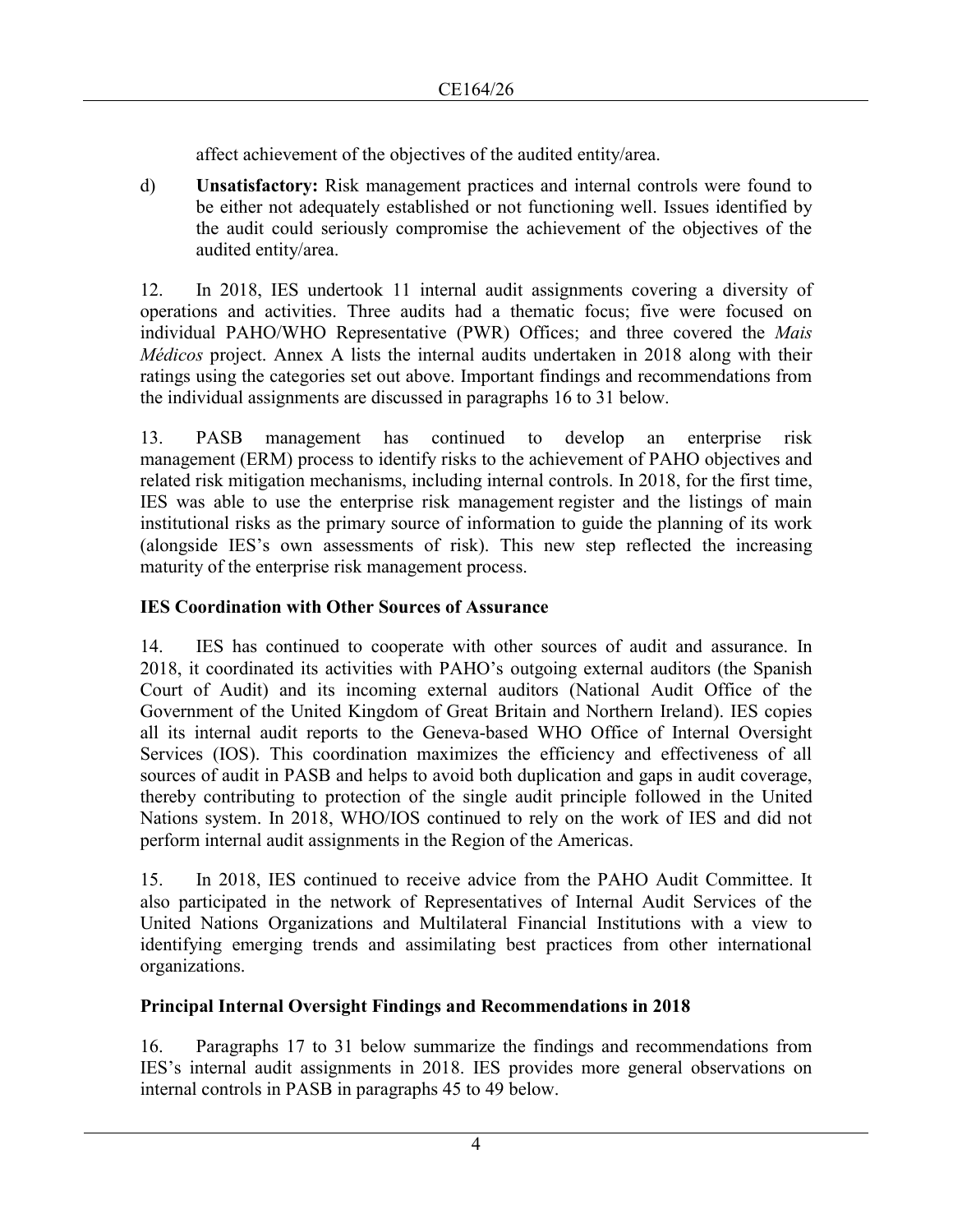### *Internal Audits: Thematic*

17. IES rated the findings of the **"Internal Audit of Information Technology Security" (IES report 09/18)** as "partially satisfactory with some improvement needed." Reliable information technology security systems and processes are important for the Organization's operational continuity, the protection of its information, and the safeguarding of institutional memory. With the PASB Management Information Systems (PMIS) project, the Bureau is increasingly relying on information technology to carry out its operations. It is among the first of the international organizations to migrate to cloud platforms (e.g., the Workday system). In 2018, cybersecurity risks were included in the top 10 major risks facing the Organization in the enterprise risk management process.

18. IES made two priority recommendations, both relating to the "second line of defense" defined in paragraph 4 above. The first addressed the comprehensiveness of current information technology security monitoring arrangements. IES recommended increasing the extent of Headquarters monitoring beyond the PASB core systems to all decentralized databases and systems throughout the Bureau, including those at the Pan American Centers. The second recommendation related to raising user awareness of cybersecurity risks among PASB personnel through training and briefings.

19. Among its other recommendations, IES pointed out the need for updates to the PASB policies and procedures for Information Technology (IT) security. With the goal of safeguarding information and preserving institutional memory, it encouraged management to take stronger steps to ensure that personnel avoid storing PASB-related information on standalone devices outside the Bureau's official systems.

20. The **"Internal Audit of Service Request System (SRS) Processes for Administrative Tasks in the PASB" (IES report 05/18)** looked at the effectiveness and efficiency of the SRS as a tool for personnel to request services, assistance, or problem resolution from administrative support units (including Information Technology Services and General Service Operations). The level of this activity was significant. During the period from 1 January 2016 to 18 June 2018, the SRS recorded 40,455 service requests. Administrative "triage" of these requests rated 4.1% of them as warranting high priority attention.

21. The IES's rating for this audit was "partially satisfactory with some improvement needed." There were no recommendations requiring priority attention from management. The recommendations classified as standard included measures to improve the response rate from users regarding their level of satisfaction with the services received through simplification of the feedback process (for the period under review, only 3.7% of the completed service requests had received a user satisfaction rating). IES also encouraged management to clear up long-pending SRS requests: at the time of the audit, 354 service requests created before 2018 were still marked as open or pending. IES's review of these requests appeared to indicate that most of the underlying issues had actually been resolved but operators of the SRS system had failed to update the status of the requests. Eliminating old anomalies of this nature would add to the efficiency of the service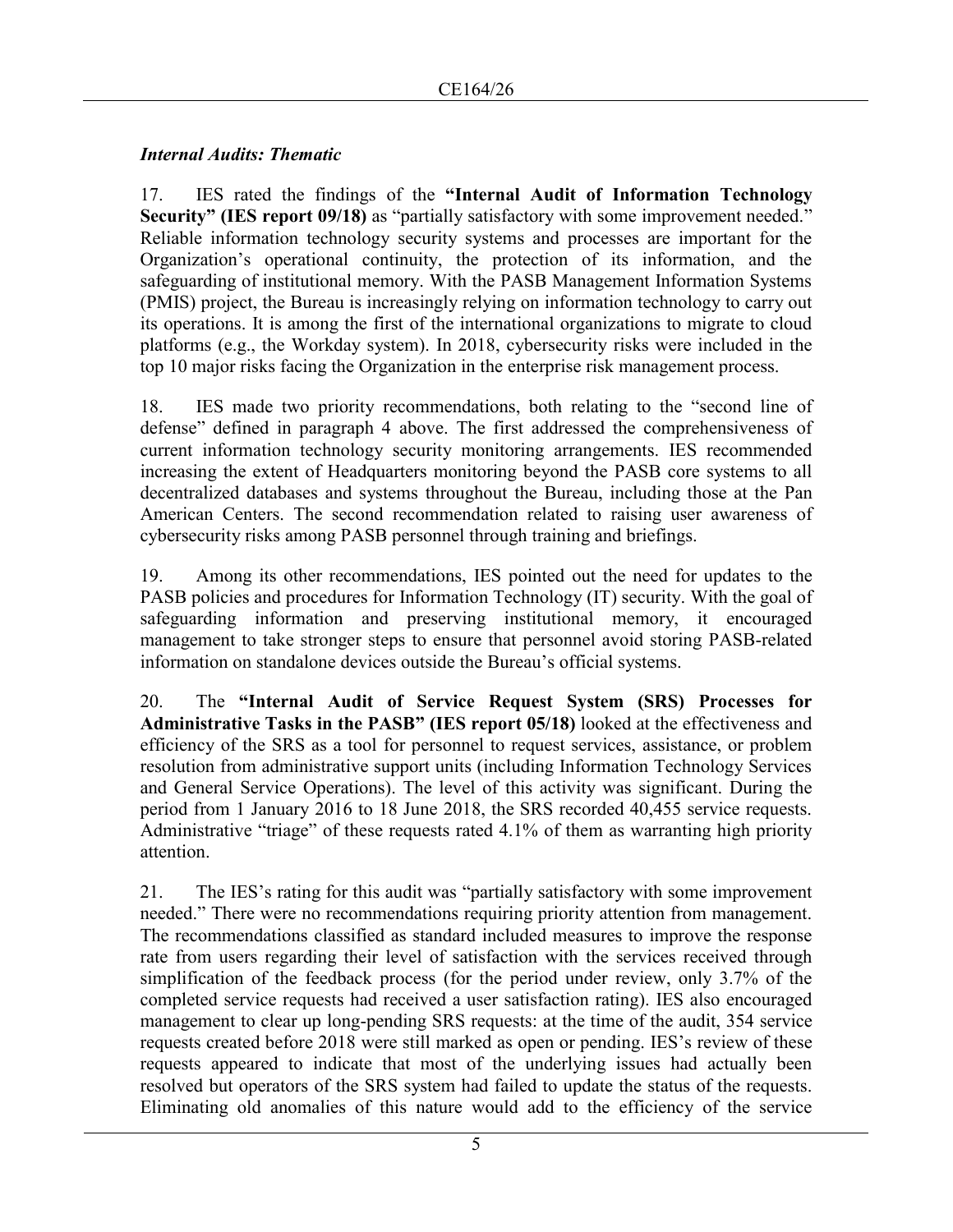request processes.

22. IES rated the findings of the **"Internal Audit of the Smart Hospitals Project" (IES report 07/18)** as "satisfactory." The Smart Healthcare Facilities in the Caribbean ("Smart Hospitals") project is supported by the United Kingdom in the amount of GBP 38.3 million (approximately US\$ 49 million). The project is being implemented in seven Caribbean countries: Belize, Dominica, Grenada, Guyana, Jamaica, Saint Lucia, and Saint Vincent and the Grenadines. It is estimated that at least 45 to 50 health facilities will be retrofitted to reduce downtime and potential damage in the event of a natural disaster. The retrofits will also reduce daily operational expenditures through enhancements to the supply and use of water and energy.

23. IES found good practices in the project's compliance with PAHO regulations, rules, and policies, as well as in terms of flexible responses to evolving needs and donor requests. It also found that management had performed a timely and rigorous risk assessment of the project.

24. IES had no recommendations for the priority attention of management. It made two recommendations classified as standard: to enhance policy compliance in terms of the completeness of documentation in the selection processes for contingent workers, and to avoid the use of standalone devices outside the Bureau's official systems to store PASB-related information (the latter recommendation echoes the recommendation made in the audit of IT Security in paragraph 19 above).

# *Internal Audits: PAHO/WHO Representative (PWR) Offices*

25. In 2018, in addition to three internal audits that focused on the *Mais Médicos* project in Brazil, IES undertook five internal audits at the PAHO country offices in Haiti, Mexico, Panama, Paraguay, and Venezuela, with the principal objective of reviewing the internal controls designed to mitigate administrative and financial risks. In light of the security situation in Haiti during the final quarter of 2018, IES undertook a desk audit of that country office. It was the first time that IES had undertaken a desk audit of a country office, which was made possible by the functionalities of the Workday system.

26. IES rated the findings of all these audits to be either "satisfactory" or "partially satisfactory with some improvement needed," except for the country offices in Haiti and Venezuela. The findings at the latter offices were rated as "partially satisfactory with major improvement needed." For the second successive year, IES did not give any of the country office audits an unsatisfactory rating: IES interprets this trend as an indication of steadily improving internal controls across these offices.

27. IES made recommendations to management to address recurring internal control issues at the country level in the areas of policy compliance for letters of agreement, policy compliance in the processing of local procurement transactions, document filing arrangements, the completeness of local enterprise risk management exercises, and the safeguarding of institutional memory.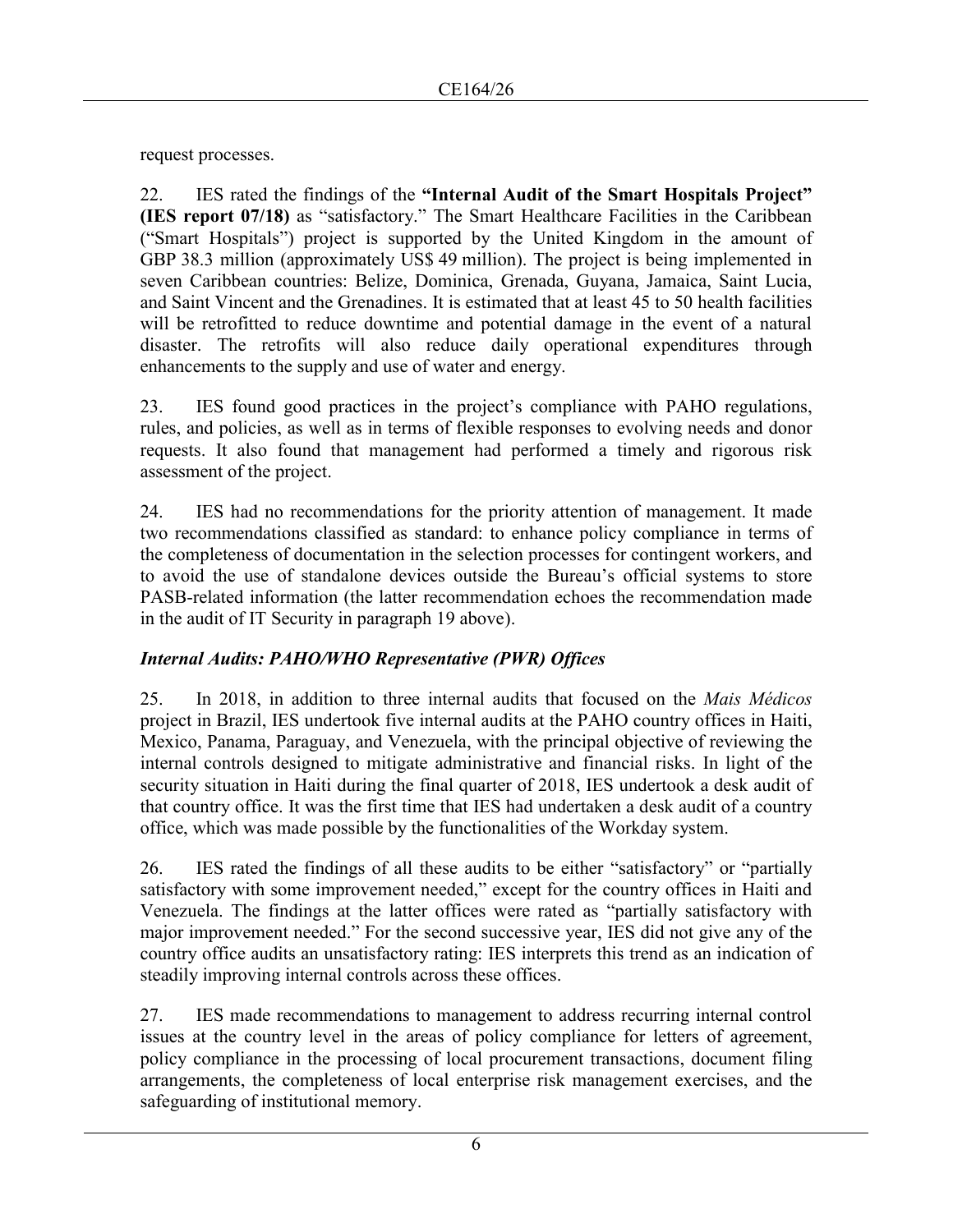28. The audit of the Haiti country office followed up the findings of a 2017 internal audit that focused on the National Center for the Supply of Essential Medicines (*Programme de Médicaments Essentiels—*PROMESS). IES found that PROMESS continued to face significant operational challenges and suffered from inadequate financial information and non-integrated information systems that led to weak inventory management processes. In the view of IES, these issues demanded priority attention from management, both locally and at Headquarters.

29. In the audit of the Venezuela country office, IES found that a number of procurement-related transactions had not complied with the Organization's regulations, rules, and policies. Local management entered into a number of unusual and creative transactions beyond what was permitted by the special emergency procedures then in force. Headquarters approval of these transactions was granted retroactively. In the view of IES, these measures had been taken to protect the Organization's interests under emergency conditions, but they should have been cleared in advance with Headquarters. Also, in IES's view, the "second line of defense" compliance functions at Headquarters should have identified these transactions on a more timely basis. This situation suggested a need to improve Headquarters monitoring of administrative actions in the country offices.

30. IES rated two of the *Mais Médicos* audits as "satisfactory" and the third as "partially satisfactory with some improvement needed." The latter audit related to the project's field supervision arrangements. IES found that an existing internal audit recommendation had not been satisfactorily addressed. The recommendation, dated from April 2017, was as follows: "IES recommends that the PASB continues to encourage the Brazilian authorities to ensure adequate transportation arrangements for the field supervisors, especially in relation to emergency or weekend travel." IES had found that the underlying unresolved issue negatively affected the operational efficiency and effectiveness of the project's field operations. The subsequent closure of the project has since made this recommendation superfluous.

31. All the internal audit reports arising from the 2018 internal audit work plan have been accepted by the Director of PASB and, at the time of this writing, management was actively addressing all the IES recommendations raised in the reports.

#### **Implementation Status of Internal Audit Recommendations**

32. IES follows up with PASB management three times a year on the implementation status of internal audit recommendations. The objective of this follow-up exercise is to support management in improving risk-mitigating internal controls. IES classifies its recommendations in three tiers: priority, standard, and low. The categories are summarized below:

a) **Priority:** Prompt action is required to ensure that PAHO is not exposed to high risks. Failure to take action could result in major consequences for the Organization.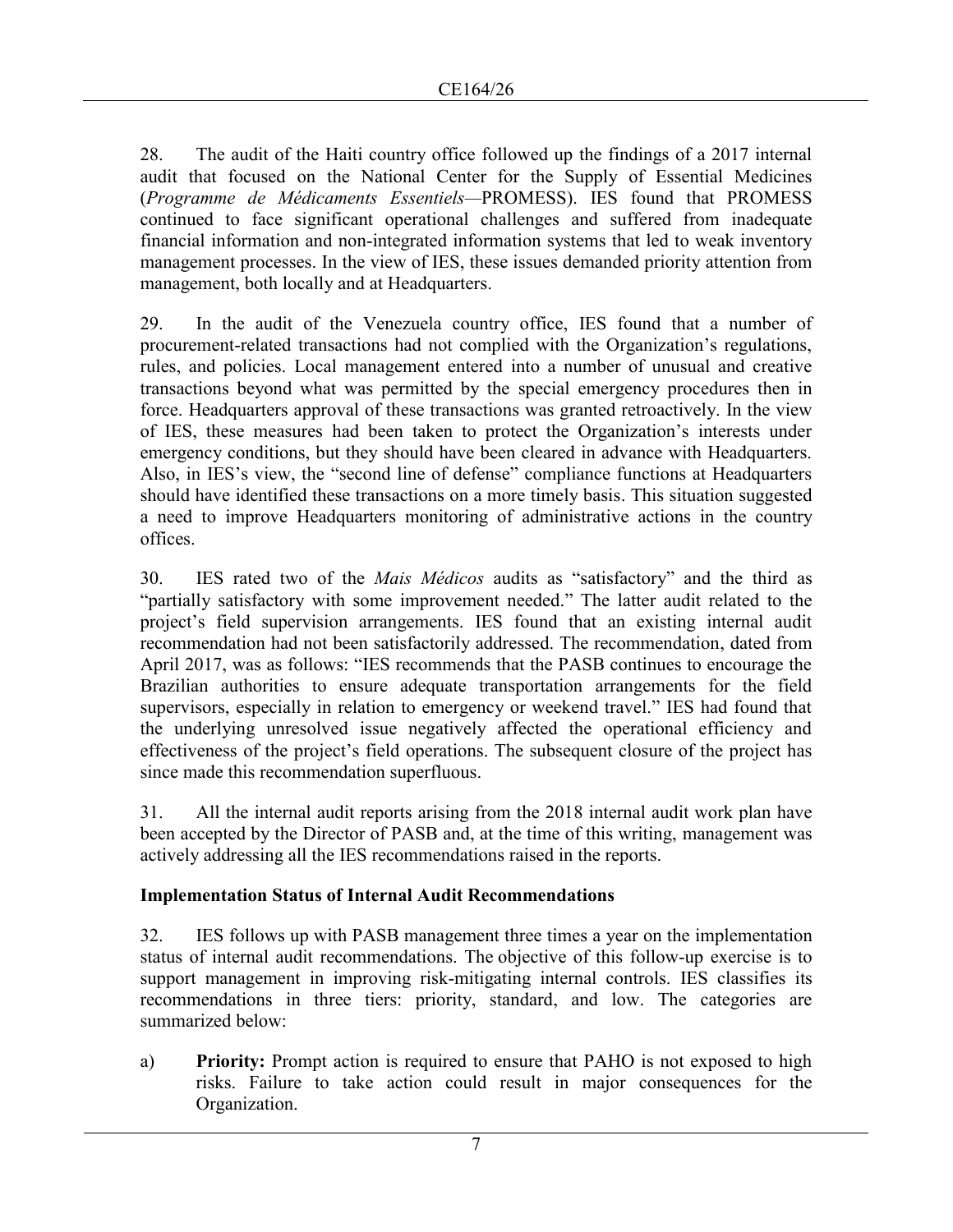- b) **Standard:** Action is required to ensure that PAHO is not exposed to risks that are considered moderate. Failure to take action could contribute to negative consequences for the Organization.
- c) **Low:** Action is desirable and might result in enhanced internal controls or better value for money. Low-priority recommendations are communicated verbally between IES and management and are not published in internal audit reports.

33. IES's recommendations are included in the formal follow-up process only after the Director of PASB has accepted each of the individual internal audit reports that contain the recommendations (acceptance of a report by the Director of PASB usually takes place two months after the report's issuance).

34. In 2018, the Director of PASB continued her practice of chairing an annual meeting to discuss with Executive Management and departmental directors the status of pending IES recommendations in their areas of work. These meetings have always stimulated the implementation of many recommendations and they illustrate the serious "tone at the top" prevailing in the Organization, which ensures that IES's recommendations are taken seriously.

35. Figure 1 below summarizes the implementation rates for all the years for which recommendations remained pending as of 31 December 2018. The relatively low implementation rate for the 2018 recommendations reflects the time lag between the issuance of internal audit reports, their acceptance by the Director of PASB, and subsequent follow-up. IES found that the percentages in Figure 1 are comparable to those for international organizations of similar size and complexity.

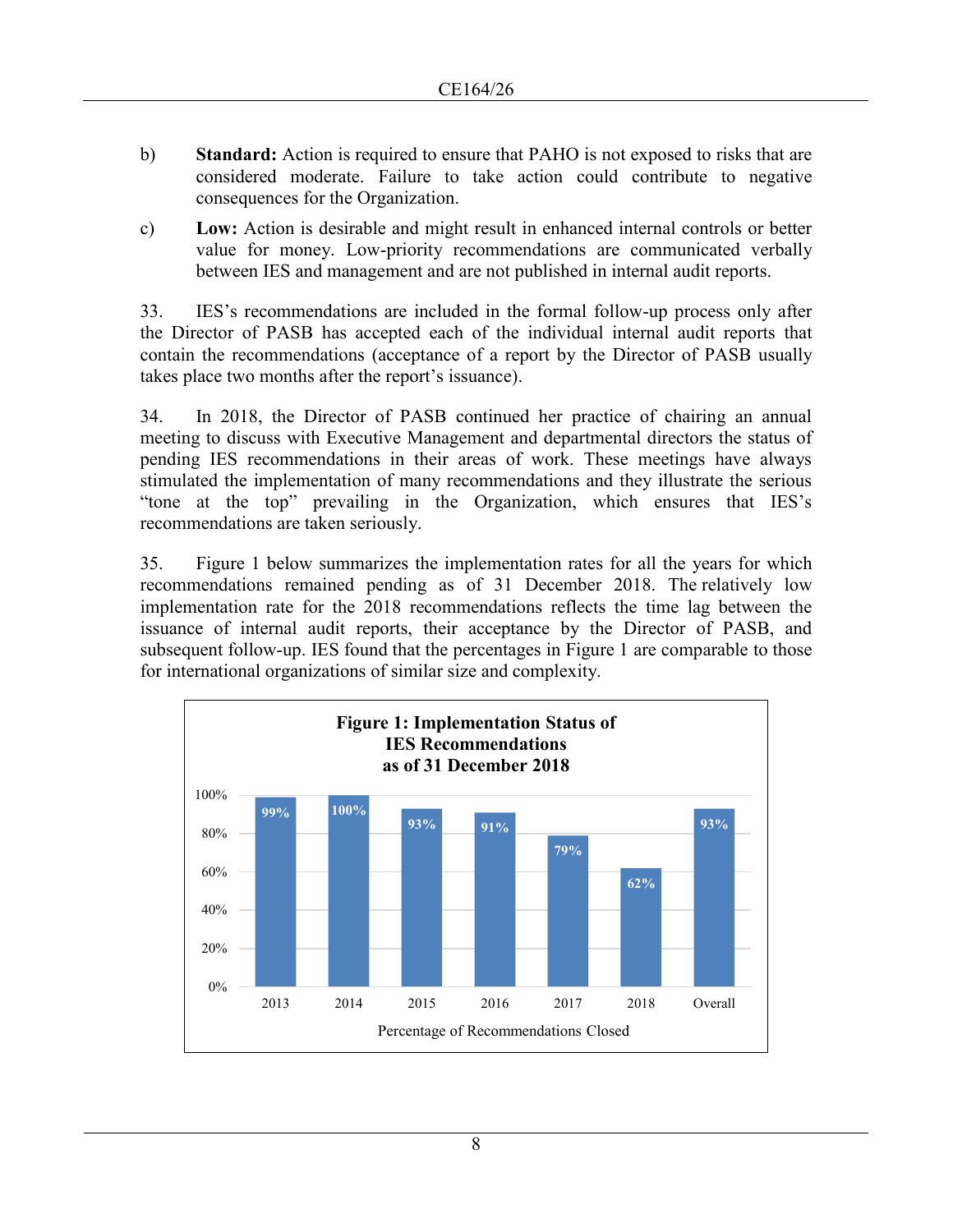36. In the follow-up process, IES pays special attention to the recommendations that have been pending the longest. As of December 2018, there were six recommendations that had been pending for more than two years, two of which were classified as "priority" and four as "standard." One priority recommendation (No. 5 from IES report 07/16) related to the practice of having sole bank signatory accounts in three of the smaller country offices: the Bahamas, Belize, and Suriname. IES considers that the practice of having a sole bank signatory carries inherent risks of improper disbursements. Financial Rule 112.8 gives management the discretion to implement sole signatory banking arrangements only "in exceptional circumstances." In the view of IES, the small size of an office is not in itself an "exceptional circumstance" and IES therefore recommended that management ensure that disbursements from every PASB bank account, especially manual checks, are approved by a minimum of two PASB personnel. The other priority recommendation (No. 2 from IES report 13/15) related to the need to improve the costing and income analysis of the production of testing kits at the Pan American Center for Foot-and-Mouth Disease, Food Safety, and Zoonoses (PANAFTOSA) in Brazil. This recommendation may require changes in the information technology systems.

37. The four recommendations rated "standard" that had been pending for more than two years as of December 2018 all related to the Staff Health Insurance (SHI) scheme. One recommendation (from 2013) addressed the monitoring of "catastrophic limits" (i.e., the thresholds over which participants receive 100% reimbursement of eligible costs) and three recommendations (all from 2015) addressed administrative segregation of duties, fraud prevention and detection measures, and enhancements to the handling of claims involving third-party insurers. Management informed IES that these matters would be addressed at the time the PAHO SHI scheme is consolidated into the related WHO information systems, expected in 2019.

### **Evaluation Advisory Services**

38. In 2018, IES continued to provide advisory services for PASB decentralized evaluations. It maintained a register of evaluation reports, advised colleagues on evaluation planning and methodologies, assisted with evaluator recruitment, and promoted application of the Norms and Standards for Evaluation of the United Nations Evaluation Group (UNEG). The IES's evaluation advisory service is a small function, handled by one full-time professional staff member. Under current arrangements, IES does not conduct or commission evaluations; its role is purely advisory. Specific assignments for which IES provided advice included evaluations of the PAHO Budget Policy, the Regional Immunization Program, the Revolving Fund for Vaccine Procurement, and the subregional level of technical cooperation in the Caribbean.

39. IES continued to collaborate on evaluation assignments commissioned or overseen by the WHO Evaluation Office. On a case-by-case basis, IES advises the Director of PASB on PAHO participation in WHO evaluation assignments. In 2018, PASB participated in evaluations of the Neglected, Tropical, and Vector-borne Diseases program and the utilization of national professional officers at the country level, as well as in a preliminary evaluation of the WHO Global Coordination Mechanism on the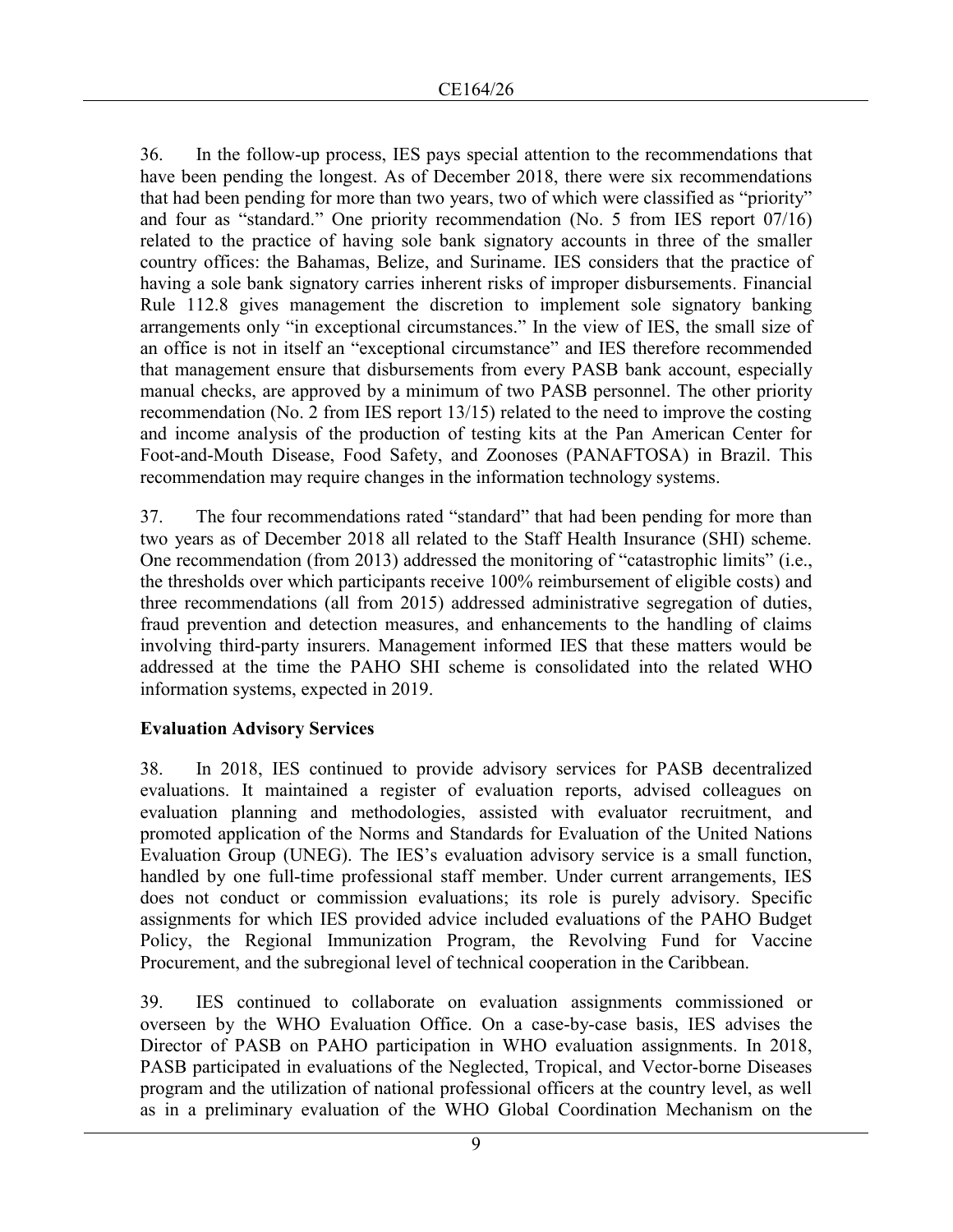Prevention and Control of Noncommunicable Diseases.

40. In May 2018, WHO revised its evaluations policy and IES drafted a version for PASB that closely mirrored the WHO policy while taking into account the specific circumstances of PAHO. As of December 2018, this policy was under review by management. Among other things, the draft policy included a provision for IES to clear the terms of reference of larger evaluation assignments (i.e., those with a cost in excess of the standard delegation of authority) thereby to ensure the timeliness of IES advisory input at the initial planning stages of evaluations.

41. In recent years, IES's evaluative advisory services have focused on the quality and objectivity of evaluation assignments. The objectivity of evaluative work depends on the independence of evaluators from PASB personnel and IES has assisted management in sourcing evaluators on an arm's-length basis. Such arm's-length relationships between evaluators and PASB are crucial to the integrity and objectivity of the evaluation process. While continuing to monitor closely the areas of quality and objectivity, in 2019 IES will be implementing a new process to enhance the systematic use of evaluative work as an opportunity for organizational learning and decision-making. A formal system for management to record and periodically update the status of lessons learned from major evaluations, with the results disseminated throughout the PASB, will assist PASB in using the findings of evaluations to facilitate institutional learning. In the past, the use of evaluation findings for learning purposes has been rather haphazard. The new process will more firmly embed the information flows arising from evaluative activity in the Organization's decision-making processes.

42. An IES survey of personnel in PASB supported the IES observation that personnel place importance on the Organization's evaluative culture. The results also indicated that, while the foundations for an evaluative culture are in place, there is an appetite for a more systematic process for learning from evaluations. In particular, respondents identified the need for a timely feedback system so that evaluation findings can be integrated into program design and implementation. IES therefore believes that the new monitoring tool for lessons learned will meet this appetite for an enhanced learning culture arising from evaluative work.

43. The Brazil country office has issued more evaluation reports than any other. Indeed, a dynamic culture of evaluation has flourished around the *Mais Médicos* project. Evaluation reports and case studies relating to the project have transitioned from focus on its relevance to emphasis on its effectiveness, efficiency, and impact. This activity is in addition to a joint evaluation between the Brazil country office and the Harvard T.H. Chan School of Public Health, which was at the planning stage in late 2018. The purpose of this latter evaluation was to review the challenges and accomplishments of Brazil's Unified Health System (*Sistema Único de Saúde* – SUS).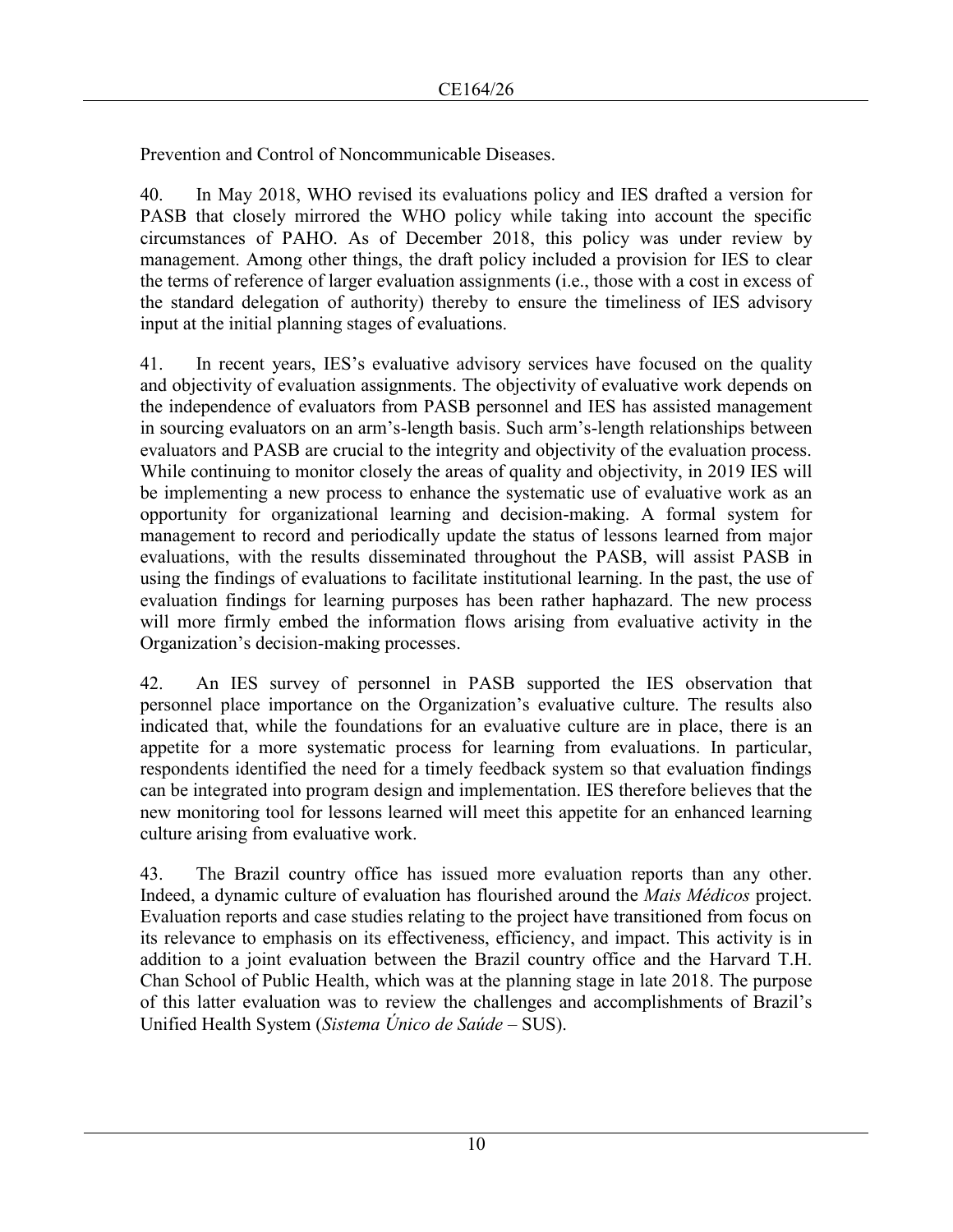### **Other Areas of Activity**

44. IES did not undertake any investigations in 2018. Investigative activities continued to be performed by the PASB Ethics Office.

### **IES Overall Opinion of PASB Internal Control Environment**

45. Internal controls are procedures and activities that mitigate risks and thereby increase the likelihood of achieving organizational objectives. Examples of internal controls include the secure custody of physical assets and the safeguarding of institutional memory through formal mechanisms that transmit institutional knowledge. The rationale for every internal control is the risk(s) to institutional objectives that the internal control purports to eliminate or mitigate. The overall internal control framework situates internal controls within the Organization's operating policies and practices and its assignment of accountability to personnel.

46. As discussed above in paragraphs 4 and 5, the concept of the "three lines of defense" sets out institutional responsibilities for the monitoring of risk-mitigating internal controls. The first and second "lines of defense" are provided by management, the first line consisting of day-to-day, risk-mitigating internal controls, and the second comprising managerial monitoring. The "third line of defense", which operates behind management's defenses, is the assurance provided by internal auditors.

47. From a "third line of defense" perspective, IES observed steadily continuing improvements in the PASB internal control environment in 2018. This trend is reflected in the absence of "unsatisfactory" ratings for any of the internal audit assignments, as summarized in Annex A. It was the first time in recent years that the assignments in an annual internal audit work plan included no "unsatisfactory" ratings. The improvements appear to be a consequence partly of improved information technology systems, most notably the PASB Management Information Systems (PMIS) project, and also of an increased awareness of the importance of internal controls.

48. Based on the internal audit activity undertaken in 2018, IES did not identify any significant weaknesses in internal controls that would seriously compromise achievement of PAHO's strategic and operational objectives. However, IES has drawn attention in this report to specific weaknesses or failures in the "second line of defense" in relation to information technology security (paragraphs 17-19) and the Venezuela country office (paragraph 29). Management has taken steps in 2019 to enhance the "second line." Also, as enterprise risk management becomes more embedded in planning and operations, the linking of internal controls to risks, as well as the linking of risks to organizational objectives, is becoming clearer. A more rigorous assurance mapping between the Organization's objectives, risks, and risk-mitigating internal controls would further strengthen the PASB internal control environment.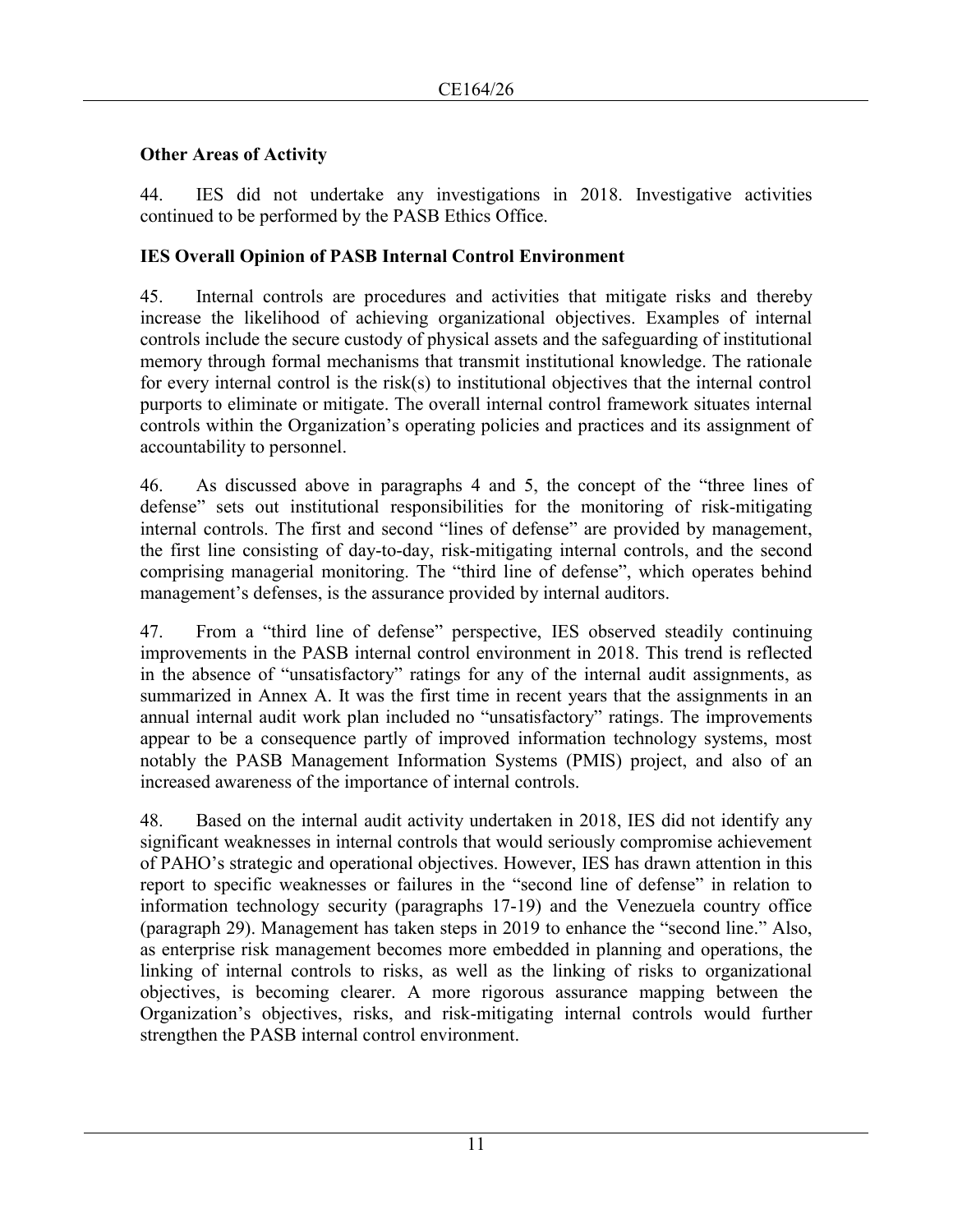49. IES's overall opinion on the PASB internal control environment in 2018 is that it continued to provide reasonable assurance of the accuracy and timely recording of transactions, assets, and liabilities and of the safeguarding of assets.

# **Action by the Executive Committee**

50. The Committee is invited to take note of this report.

Annex